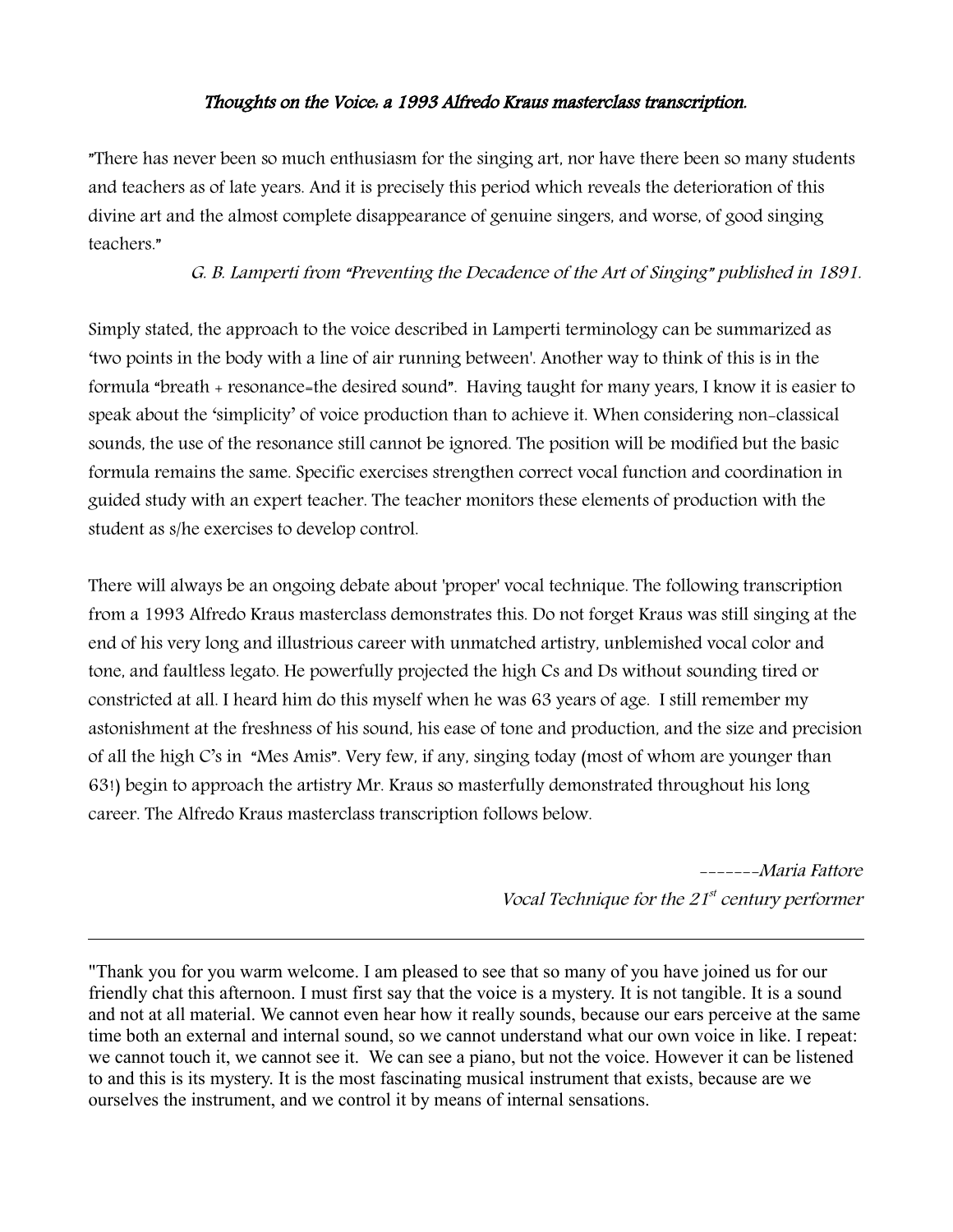Why do we always hear people talking about voice placement without ever giving an explanation? We say "Putting the voice in the mask" and the reason for this term is that placing the voice correctly we use the internal cavities behind our facial bones (the so called "mask") as a natural amplifier, because in the throat we have none. Quite otherwise, the area that surrounds the vocal cords tends to absorb the sound as it is made of soft mucous tissue and flesh. It is up to us to project it, with the use of a column of air that passes through the vocal cords, as close to the listener as possible, as "forward" as possible. The further forward the sound is placed, the closer to the ear of the listener it is. The further forward the sound is the more it is sustained in the mask. The more it is sustained in the mask the better we use the facial amplifiers (ie. the cavities we were speaking of before: the frontal sinuses, the nasal sinuses, etc.).

Why do we say voice in the "mask"? We say so because a very intelligent person discovered that there is one sound that is naturally placed in the facial amplifiers, it is the Latin sounding vowel "'i" (as in igloo). It is also the least tiring vowel to sing on. When we say "i" the sound is already there, forward, and correctly placed in the mask, when we say "e" (as in excellent) we notice that in respect to the "i" it is further back, as for the "a'" (as in arrive) we may as well wave good-bye, for the sound sinks completely into the throat. However when we talk we can mostly get away with this, even if many people end up having to go to specialist voice doctors (phoniatritians) because they speak badly. If we could manage to put all the sounds in the position of the "i" simply while talking, there would be no work for these doctors". The "i" vowel opens the throat "There is a real obsession in most schools of singing: that of darkening the voice. But why should I darken my voice if it is naturally clear? It is nature who decides if a voice is clear and bright or dark and rich, we cannot make it become so by artificial colouring. Many of my colleagues, (even famous ones), when they come to a latin "i" tend to sing a French "u", or when they come to a latin "c" they pronounce it "ö" (as in earth), instead of a" they say "c". This is all mistaken. It is wrong to think that this darkening of the sound helps technique and rests the voice: this method sends the voice backwards into the throat, making it lose colour and sonority. Up until a short time ago all that I am saying was mere theory (put to practical use by those singers who have a correct technique, unfortunately they are hard to come by). Now thanks to new studies, and to a video made by professor Tapia of the Santandér University in Spain, we are able to actually see the movements of the vocal chords and the surrounding area during the emission of the voice. The revelations are amazing. It can be clearly seen that the vowel that most widens the cavities (the famous "open throat") is the "i" the weakest vowel. They have also measured the sound frequencies, and the results show that the "i" has the largest number of frequencies.

How can we explain this? Simple: the "i" may seem small but it has the right resonance, it is sustained in the natural amplifiers and therefore has a larger number of frequencies, you can hear it better. Volume doesn't count. The sound must vibrate correctly and carry well arriving to every listener in an auditorium. As you can see studying singing simply becomes a matter of placing the voice in the natural position of the "i". That is all. Seems easy, doesn't it ? I am no genius, neither am I a freak: if I am able to do it so is anyone else. The problem is that very few people have talked about this until now. It has become a technique in disuse. When I debuted at the Rome Opera a Spanish friend of mine presented me to Giacomo Lauri Volpi. Lauri Volpi himself accompanied me at the piano "as I sang "Questa o quella" and "La donna è mobile". He exclaimed straight away: This is the right technique. These days nobody sings like this anymore". He also told me to be careful in my choice of repertory, because if I kept to my correct repertory I would be able to continue singing for a long time. Lauri Volpi knew what he was talking about!

Everybody has their virtues and their defects. I think that Lauri Volpi, apart from the style and taste of his time, had an excellent technique. He sang a bit of everything, this is true... even if he told me to he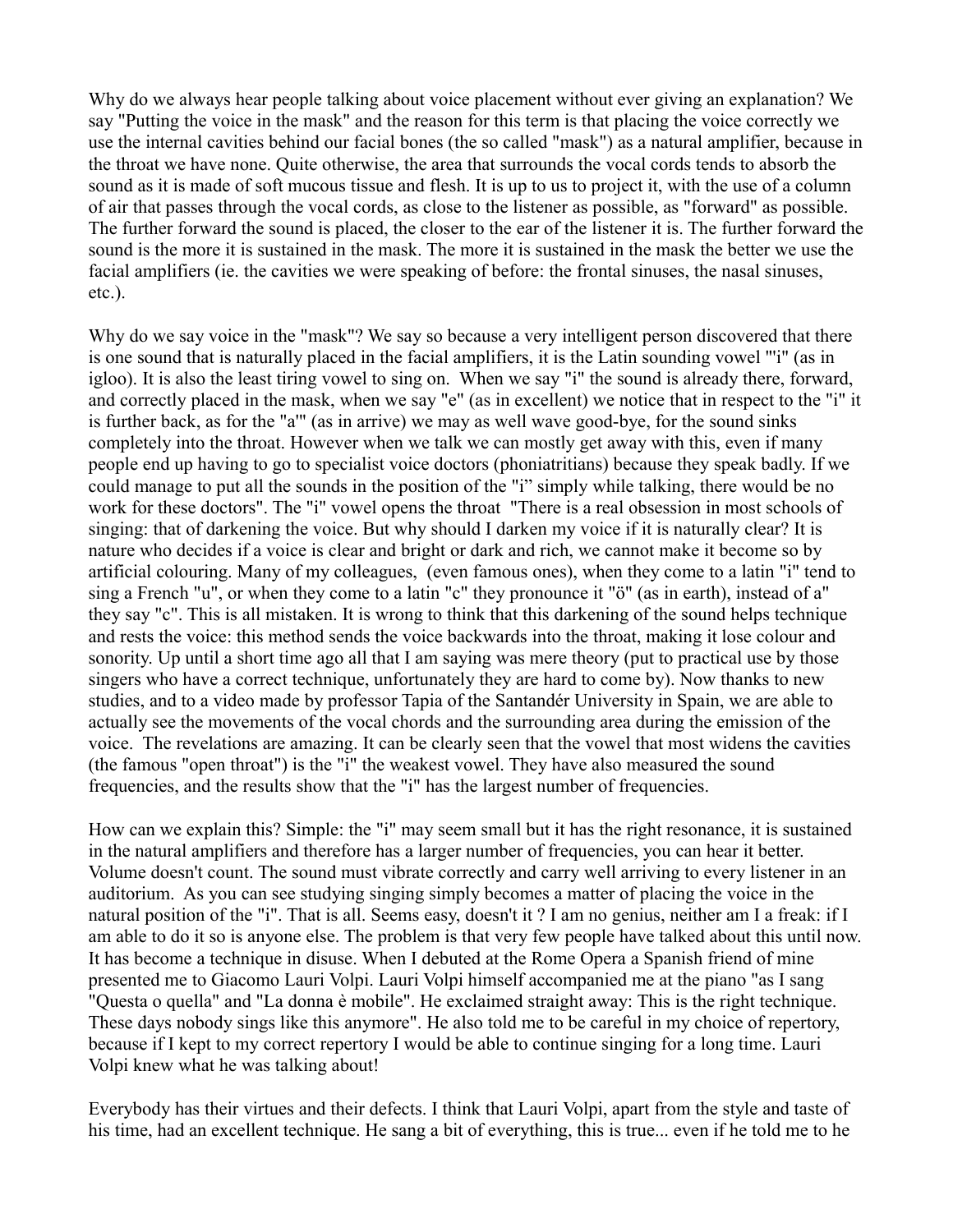careful of my repertory. On the other hand, it was customary to do so then. He was, in my opinion a "heroic tenor" but he also sang light lyric roles with the aid of a reinforced falsetto. Today this may be questionable, but then it was perfectly acceptable. I think that both Lauri Volpi and Gigli denaturalised their voices by the use of this reinforced falsetto. They were also somewhat lacking in taste, as this is a very dated and strange way of lightening the voice.

But besides all this, Lauri Volpi had a good technique, based on the principals I have just explained to you, and what's more, he breathed excellently." Intercostal-diaphragmatic breathing "Lauri Volpi confirmed that the right breathing method is "intercostal- diaphragmatic". When we open our ribs as widely as possible the elastic membrane we call the diaphragm is completely flattened. In this way it is able to sustain the column of air that is needed to sing. This is very important: while inspiring all the ribs widen, then you must sustain by increasing the outwards pressure of the diaphragm, so that it remains as flat as possible during the whole process. It is wrong to pull in your stomach while exhaling, I'm sorry if someone disagrees. By pulling in your stomach the membrane loses tension and can no longer sustain the sound. Therefore, to sustain the sound the diaphragm must remain tense and as flat as possible, and during the emission of the breath you must push outwards. This is all. Of course there are many small tricks and sensations to think about during study. They may seem stupid, but are often very useful. To understand singing we need a special language, and also a lot of imagination. It cannot be explained in any other way. It is not like the piano that we can touch, and that has visible keys on which we push. A person with little imagination will always have difficulty in studying singing. Great difficulty."

"An example: let's imagine that there is a small hole in our forehead, between our eyes, and that it is from this opening that the sound passes. This hole is always the same size, it will never change. If this opening is the right size for the "i" (igloo), and it passes through it perfectly (and it would seem so) how can the "e" (excellent) which is larger, and the "a" (arrive) larger still ever pass through it? Of course if I had a magic power that automatically reduced the larger vowels making them lighter and placed higher they would be able to pass easily. But instead it seems almost impossible to put the "e" and "a" sounds into the same opening as that of the "i". To do this we must be assisted by our facial muscles. The heavier and the larger the vowel is, the more we must lift it by raising our cheek muscles, lightening the sound as we assend towards the high notes. Many singers pronounce "ö" (as in soon) and '"eu" (as in earth) with their mouths tightly pureed, or open in a 0-shape, without moving their facial muscles at all. It would be best to remember that in singing neither "u" (as in book) or"'o" (as in octopus) exist, even if unfortunately sometimes we are obliged to sing them. The "u" is the most difficult of all, as the "o" we may pronounce like a French '"a". For example the word "amore", correctly become "am-a-re", as if you were saying the Italian verb "amare" and not the noun "amore". The "u", however, has hardly any frequencies so we have to make do by putting it as near as possible to the "i", in the cavities surrounding the nose. Be careful, do not put it in the nose. Many people tend to confuse the two things.

People, used to hearing voices placed in the throat, hear a correctly placed voice and exclaim:" He is singing in his nose" It is true that we are close to the nose, but we are not in the nose. I can easily block my nose and continue to sing or speak when my voice is sustained in the "mask". There are people who have difficulty in understanding this difference because they are used to hearing guttural or backwards placed voices. It is a problem for that listener to resolve. We must go ahead and forget about the people who don't want to understand.

Another useful example is to consider the length of the piano strings: the low notes have long strings, the high ones have short strings. Let us think that our vocal chords are not in our throat, where we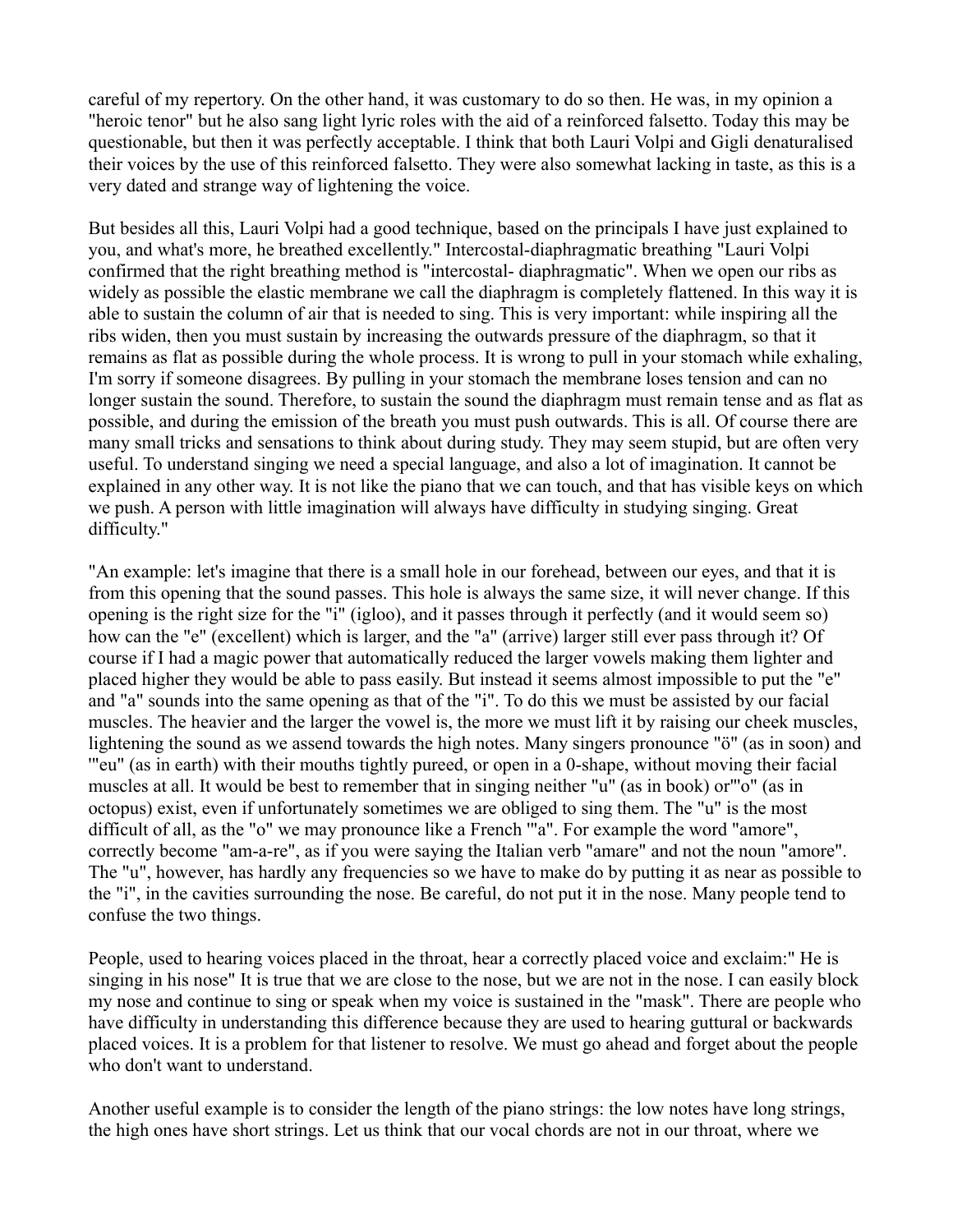cannot control them, but between the eyes where we can manipulate them thanks to the air pressure exerted by the diaphragm. Now let us make believe that we are singing normally and climbing towards the high notes. As we increase outwards pressure of the diaphragm, therefore the air pressure, the vocal chords are shortened, and the sound becomes higher and more resonant. It is like a river that is at first wide and calm but when the banks tighten it begins to flow faster and with more force".

Avoid an "0", shaped mouth "Another thing to avoid is the 0 shaped mouth that so many singing teachers recommend: a round mouth and the chin lowered. One must articulate logically, using the upper jaw, and not the lower one. If you lower the chin the sound becomes closed, while using the upper jaw and keeping the lower one still gives much more space and sonority to the voice. A few days ago I was watching the Callas Competition on the television, and I was particularly struck by the mezzosoprani who were amongst the finalists. It was easy to understand that their teachers had always told them: "Cover, darken the sound for you are a mezzosoprano" (it would be interesting to see if they actually were mezzosoprani), the poor girls kept darkening, losing both colour and sonority, and sending the voice backwards. When, suddenly, on the high notes they were physiologically forced to open their mouths wide and lift their cheeks, the sound became far more brilliant.

This is the basis of singing. Everyone has their own individual instrument, each is different from the next. But there is only one technique. The fact that many people manage to sing with other techniques does not mean anything there are voices that are as strong as iron, that can survive any sort of treatment. However they all have their defects, and serious ones at that. Try listening to how many tenors fail the "To-o-sca. Sei tu" passage from Mario Cavaradossi's first aria! This is because they almost all say Tu-u scou strangling the high B flat and sending the voice backwards. Instead you must forget the "o" and think of a dark "a". The audience will hear a clear, easy "To-o-sca, but you have really said "Ta-a-sca". These seem like silly little tricks, perhaps they are, but there is no escaping from them."

[Alfredo Kraus answers questions from the students]

Q: Can you explain how to approach a note?

AK: You must forget about the throat and you must drop the sound from a high downwards, as if it came from above your head. In this way the note will be perfectly clean from the beginning, and stylistically correct, without those awful portamenti from below, that touch the throat, or hiccups. Think about those small balls that balance on top of water shoots in village fairs: the pressure must be always maintained or else the ball falls off. It is the same sort of mechanism that works for the breath in sound production. You must maintain a constant air pressure, and sustain every note, including the descending ones, keeping the position always high; the notes preceding a high note are particularly important, they function like the steps of a ladder."

## Q: What about the passagio?

AK: I never think about the passaggio (or the so called "break" between the registers). The further I climb the more I increase the pressure, raise higher the position, and widen the sound. It almost feels as if your very head is widening to give more space to the voice. Like when I want to call to a friend standing on the other side of the street: I don't shout "üüü !" which is a tight and closed sound, I shout ."aeeee !" which is open and wide. Almost every teacher makes his student close the sound, cover it, or turn it. Some even say you must vomit it. This is not the right way to do things."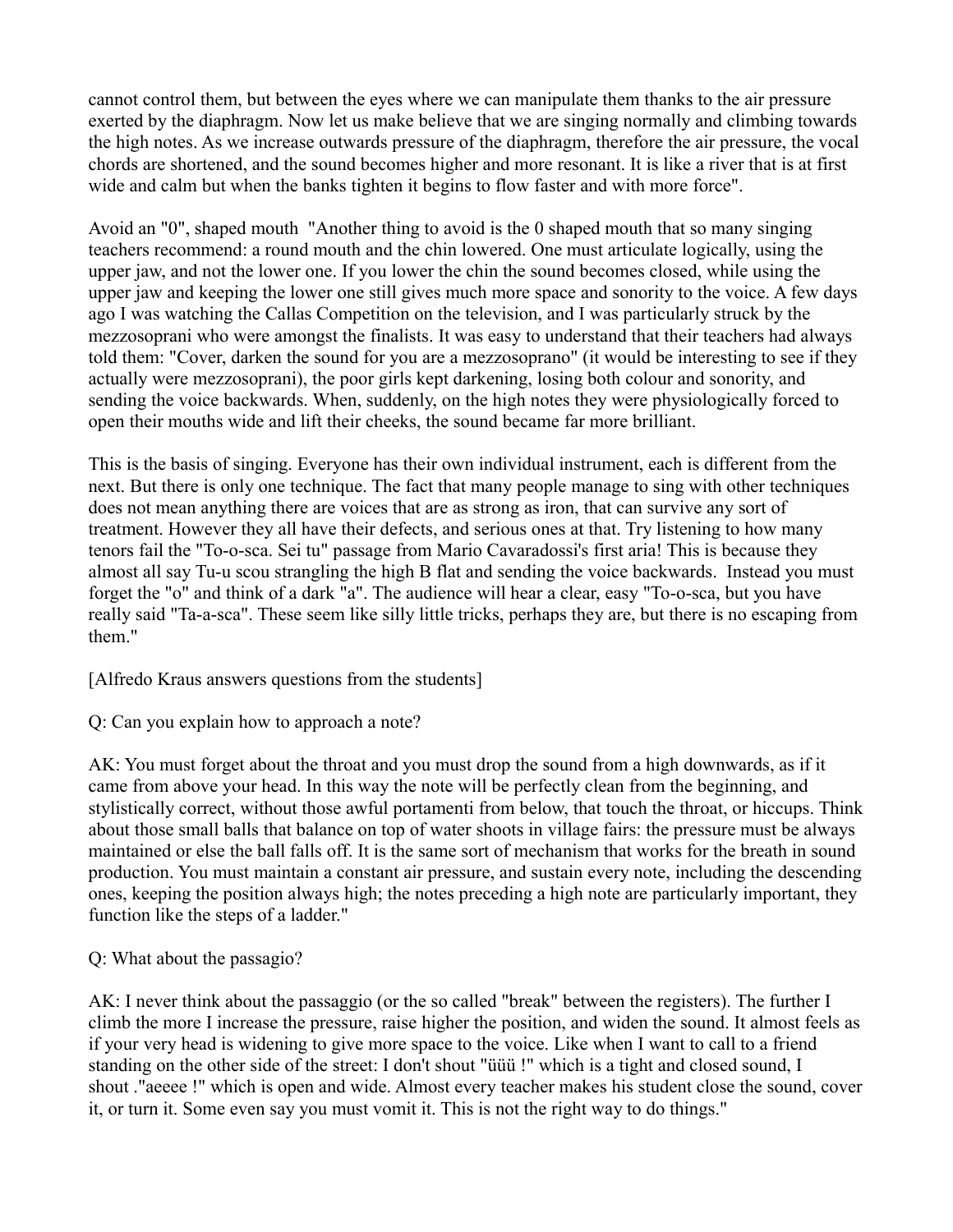Q: I would like to ask you to explain the breathing again, because singing teachers are very often so confusing on the subject. Did you say that during expiration you must push downwards?

AK: No, not at all, not downwards: outwards! When I widen my ribs as much as possible and begin to emit the sound I feel as if there are external forces that pull my diaphragm, extending it always further. These forces are, of course, not external but inside my own body. It is I who push outwards.

Q: But doesn't the stomach have to be pulled in during the process of exhalation ?

AK: No, never. Singing is the simplest thing in the world, but many people seem to want to complicate it. I never talk about the passaggio: there are various changes of registers, a low register, a middle register and a high register, but there is no change in position. We do not have various throats in different parts of our body, but only one, and one position in which we can control it. Why make such problems over the passaggio? Many people make a sort of vomiting sound when they "pass", a sort of "augh !" that instead of opening the throat closes it. The point of resonance is the same for every sound, chest voice and head voice. Women have great facility in their chest voice, however it must also have a high placement. We use technique to render similar all the notes in our range, without the need of so called breaks or passaggi. If someone had a problem on their high or low notes what should they do? What passaggio should they look for? Should they pass over a bridge, or in a tunnel perhaps?

Q: You criticised the reinforced falsetto used by Lauri Volpi and Gigli, but I find the mezzavoce used by Gigli sublinie. Is the mezzavoce out of fashion as well?

AK: The mezzavoce is out of fashion because nobody knows how to produce it. However I never spoke about mezzavoce, I spoke about reinforced falsetto. They abused of this falsetto, while mezzavoce is quite another thing. Once we have asserted that the "i" vowel is the most open and free of all, we can do nothing else than attempt to put all the other vowels in the same position. It is obvious that there are other parts of our phoniatrical aparatus that participate in forming the sound. They are the mouth, the larynx, the pharyngical cavities, etc., but we cannot control them consciously. We can only manipulate the voice once it is in the facial amplifiers, starting from the point of the "i" which has the highest position, and, therefore, is the most distant from the throat.

Q In 1964 I remained very impressed by Luciano Pavarotti who sang La Traviata at the Rome Opera. Today his voice has become more robust and he has changed repertory. Do ion think this is a correct evolution?

AK: Let's forget about Pavarotti. I think that a correct technique allows a voice to maintain its best features intact throughout the years....

Q: Excuse me, but I have always heard that a voice becomes more robust as time goes by...

AK: Look: Gigli started his career singing the repertory of a light lyric without being one, this doesn't mean anything. Juan Oncina, one of my colleagues, always sung parts for a light tenor. Once upon a time, thanks to a frequent use of falsetto or mezzavoce, you could sing the light lyric repertory and at the same time many works of the verismo school. Caruso did so at the beginning of his career, but he did not really have a light voice. Why should a voice change? Then should all our configuration change? It is clear that with time we grow older, but our high remains the same. I may put on three kilos of weight, or lose five kilos, but I won't change that much. Technique must help preserve the voice as best as possible during the years. Of course there will always be some slight change as time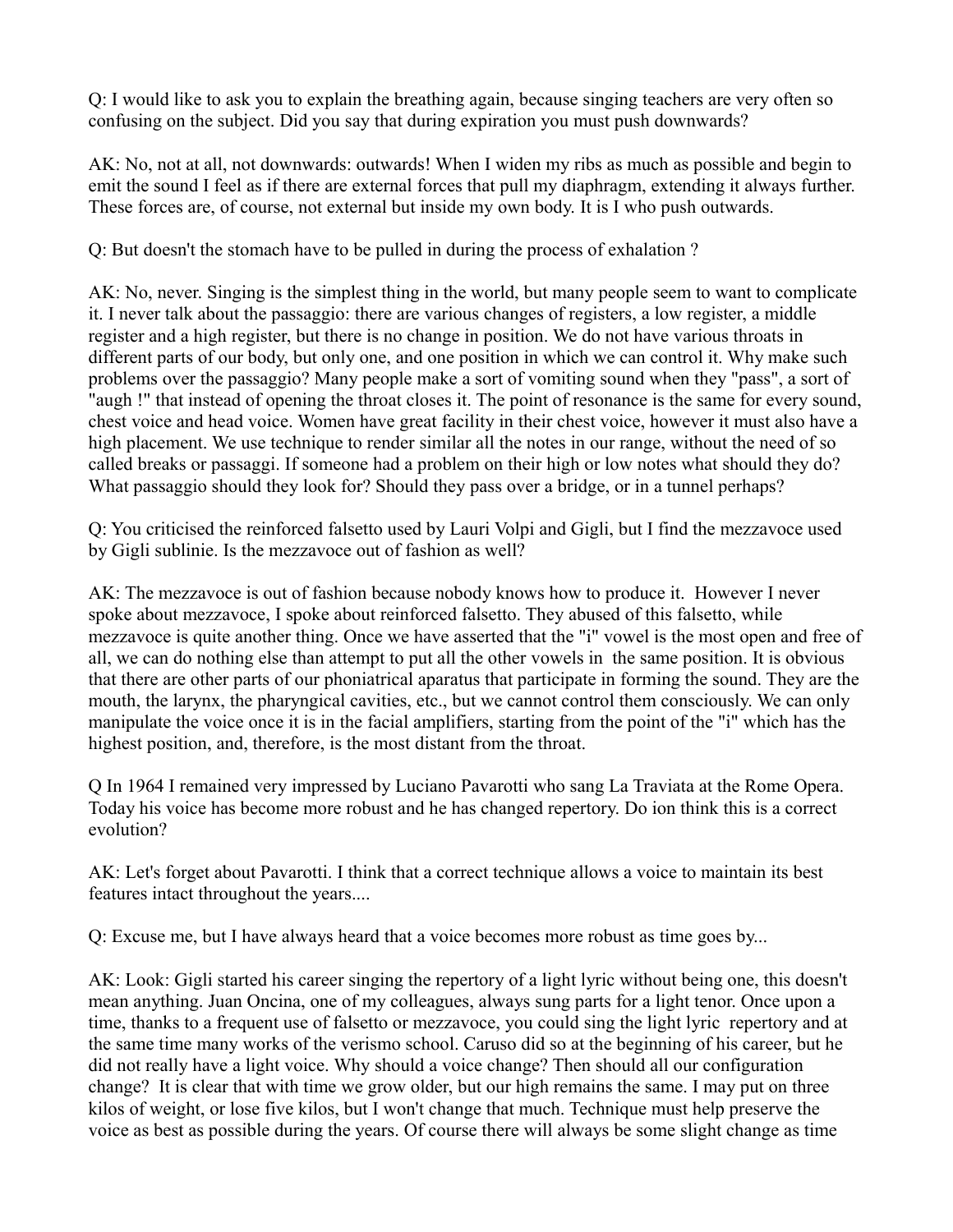goes by, the voice might darken slightly, or might gain sonority in the low notes, but mainly the vocal features must remain the same. Certain tenors begin their career singing the "Gelida manina", in the original key, and only five years later they have to lower it by half a tone. Does this seem right to you? What has happened? It is simple: they have rendered their voice heavy, pushing on the middle register and losing the high notes. It is not natural. Any respectable tenor must have a high C!

Q: Could please explain, once again, the correct method of breathing?

AK: You haven't understood it yet?

Q: I have heard different theories on this subject...

AK: I only have one. The breathing method is intercostal-diaphragmatic. You don't push your stomach out, or pull it in. You must widen your ribs thus flattening the diaphragm: once the diaphragm is completely flat all the way around. You emit the voice while pushing out wards. We must continue to make the note "travel" until the end. For example when I emit an "a" it is not only one a'" but millions of "a's'" like machine gun fire.

[Alfredo Kraus sings the high D b mol (La Fille du Régiment Paris 1986)

Q: Maestro, I would like to ask you about vocal agility. There are many singers with light voices that should have no problems with it, but instead they have many difficulties. What would you advise them to do?

AK: It is a question of practice. You must make sure that every note is part of a single flow and are all sung legato without that awful "ha-ha-ha" sound. We Latins have the habit of adding a sort of "h" before each note. It is quite dangerous as with this system we risk loosing the sustainment of the sound. The secret for singing well is that of singing legato. This will also give you the agility needed.

Q: Without discussing the specific virtues of your colleagues, I would like to ask wou what the difference is between the open method of singing (like Di Stefano) and the rounded method (like Bergonzi)?

AK: I cannot talk about singing methods. For me there exists only one method for singing, only one technique. You must pardon my presumption, but I retain that the correct technique is the one use myself. The fact that anyone manages to sing well because of their gifts does not mean anything. As I said before there are the so called "iron voices", that can survive any sort of treatment. You must know how to listen accurately: hear if a "round" voice can really resolve the high notes, or if a voice placed in the throat can resolve them at all. Most listeners know nothing of these terms: they only want to listen to a beautiful voice, especially one that screams a lot, and everything is fine. It's a question of making do.

Q: You mean as in the case of some much publicized voices?

AK: Exactly!

Q: Can you explain how to perform the mezzavoce?

AK: This is one of the many contradictions of singing. To diminish the sound we must increase the